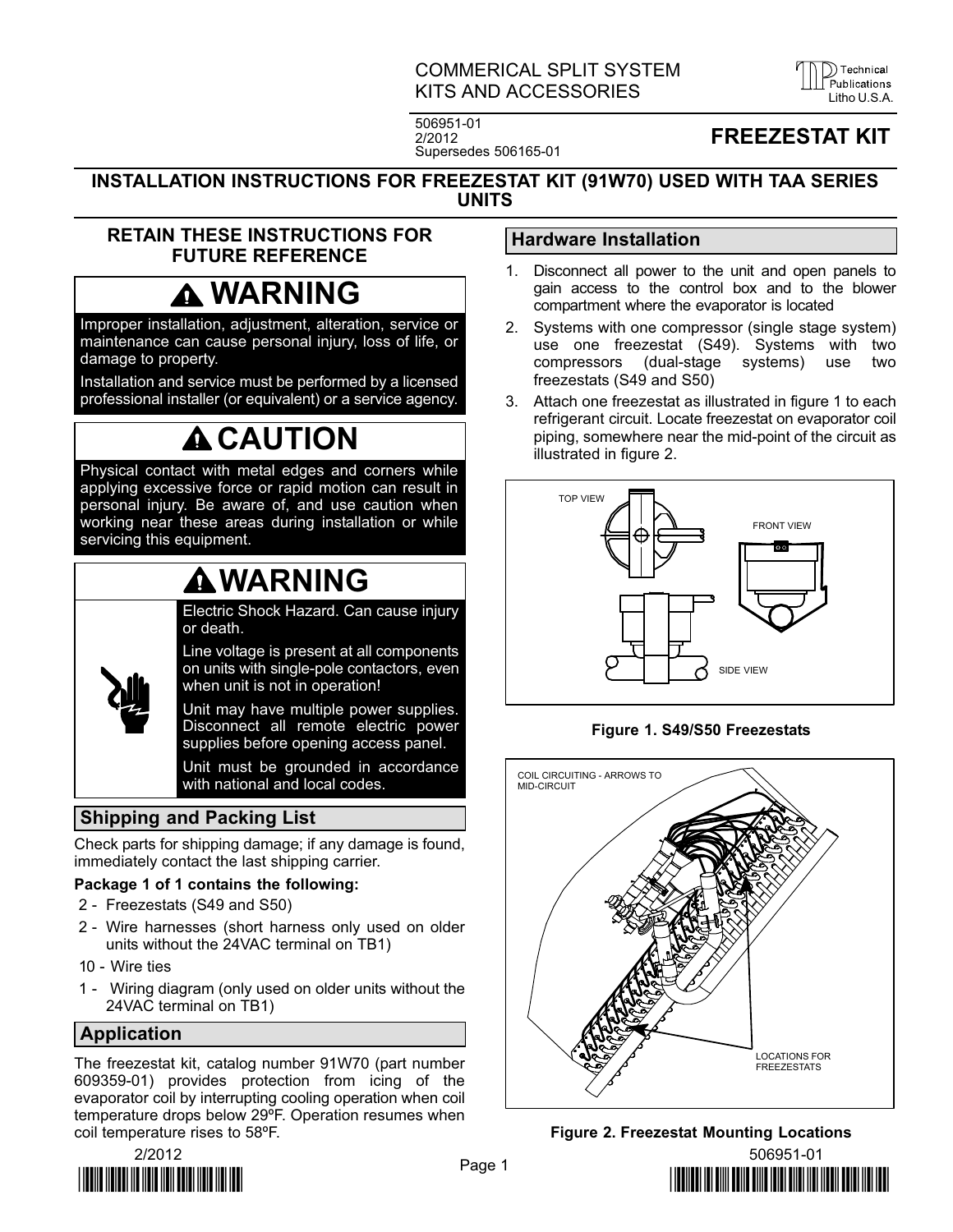<span id="page-1-0"></span>

Figure 3. Typical TAA Control Panel (K220 Relay Mounting Position)

## Electrical Installation

Before proceeding it must be determined whether there is a 24VAC terminal on the TB1 terminal board (see figure 3 for location if present). There are two electrical installation sections, one for units with a TB1 24VAC terminal and one without.

| $  -$ | Field / Kit Wiring    |
|-------|-----------------------|
|       | <b>Factory Wiring</b> |
|       |                       |
|       |                       |

#### Figure 4. Wiring Symbols

### ELECTRICAL INSTALLATION − UNITS WITH TB1 24VAC TERMINAL

- 1. Disconnect all power to unit
- 2. Use the wire harness provided to connect the freezestat(s) to the control circuit (see figure [10\)](#page-3-0).
- 3. Installing Freezestat Kit (S49/S50) Only



#### Figure 5. Installing Freezestat Kit Only

- 3.1. Locate pink wires marked KIT−1 and KIT−2 (quick connect) in the control box and disconnect from each other.
- 3.2. Make wiring connections as illustrated in figure 5 using harness provided in kits
- 3.2.1. Connect factory wire marked KIT−1 to kit harness wire marked KIT−1.
- 3.2.2. Connect factory wire marked KIT−2 to kit harness wire marked **KIT-2.**

4. Installing Freezestat Kit (S49/S50) when using a Float Switch Kit (S149)



#### Figure 6. Installing both Freezestat and Float Switch Kits

- 4.1. Locate pink wires marked KIT−1 and KIT−2 (quick connect) in the control box and disconnect from each other.
- 4.2. Make wiring connections as illustrated in figure 6 using harnesses provided in kits.
- 4.2.1. Start with connecting wire marked K220−7 from the float switch kit harness to relay K220 terminal −7.
- 4.2.2. Connect factory wire marked KIT−1 to float switch kit harness wire marked K220-7 receptacle / tab combination that was just connected to the relay in step 4.2.1. (see figure 6).
- 4.2.3. Connect the float switch kit harness wire marked KIT to the freezestat kit harness wire marked KIT−1.
- 4.2.4. Connect the factory wire marked KIT−2 to the freezestat kit harness wire marked KIT−2.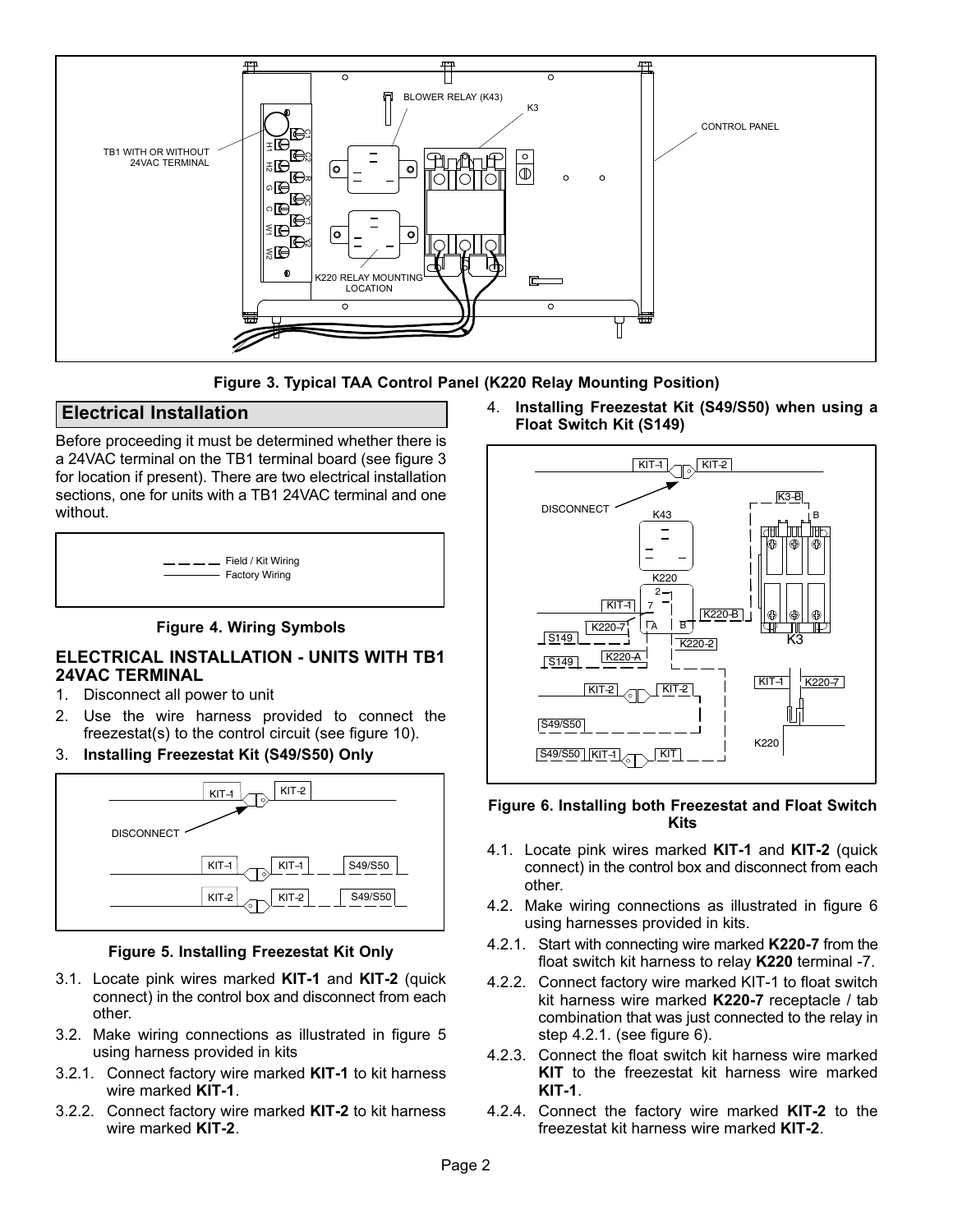- 4.2.5. Make all other wiring connections as illustrated in figure [6](#page-1-0) and per wire markings.
- 5. Installing Freezestat Kit (S49/S50) when using an Variable Frequence Drive (VFD) Kit



#### Figure 7. Installing both Freezestat and VFD Kits

- 5.1. Locate pink wires marked KIT−1 and KIT−2 (quick connect) in the control box and disconnect from each other.
- 5.2. Make wiring connections as illustrated in figure 7 using kit provided harnesses.
- 5.2.1. Connect wire from VFD kit marked KIT−1 to factory wire marked KIT−1.
- 5.2.2. Connect wire from VFD kit marked KIT−2 to freezestat kit harness wire marked KIT−1.
- 5.2.3. Connect the freezestat kit harness wire marked KIT−2 to the factory wire marked KIT−2.
- 5.2.4. Make all other wiring connections as illustrated in figure 7 and per wire markings. In addition, see wiring diagram provided with VFD kit.
- 6. Installing Freezestat Kit (S49/S50) when using both Float Switch (S149) and VFD Kits
- 6.1. Locate pink wires marked KIT−1 and KIT−2 (quick connect) in the control box and disconnect from each other.
- 6.2. Make wiring connections as illustrated in figure 8 using kit provided harnesses.
- 6.2.1. Connect wire from VFD kit marked KIT−1 to factory wire marked KIT−1.
- 6.2.2. Connect wire marked K220−7 from the float switch kit harness to relay K220 terminal −7.
- 6.2.3. Connect wire from VFD kit marked KIT−2 to float switch kit harness wire marked K220−7 receptacle/tab combination that was just connected to the relay in step 6.2.2. (see figure 8).
- 6.2.4. Connect the float switch kit harness wire marked KIT to the freezestat kit harness wire marked KIT−1.
- 6.2.5. Connect the freezestat kit harness wire marked KIT−2 to the factory wire marked KIT−2.
- 6.2.6. Make all other wiring connections as illustrated in figure 8 and per wire markings. In addition, see wiring diagram provided with VFD kit.



Figure 8. Installing Float Switch, VFD and Freezestat Kits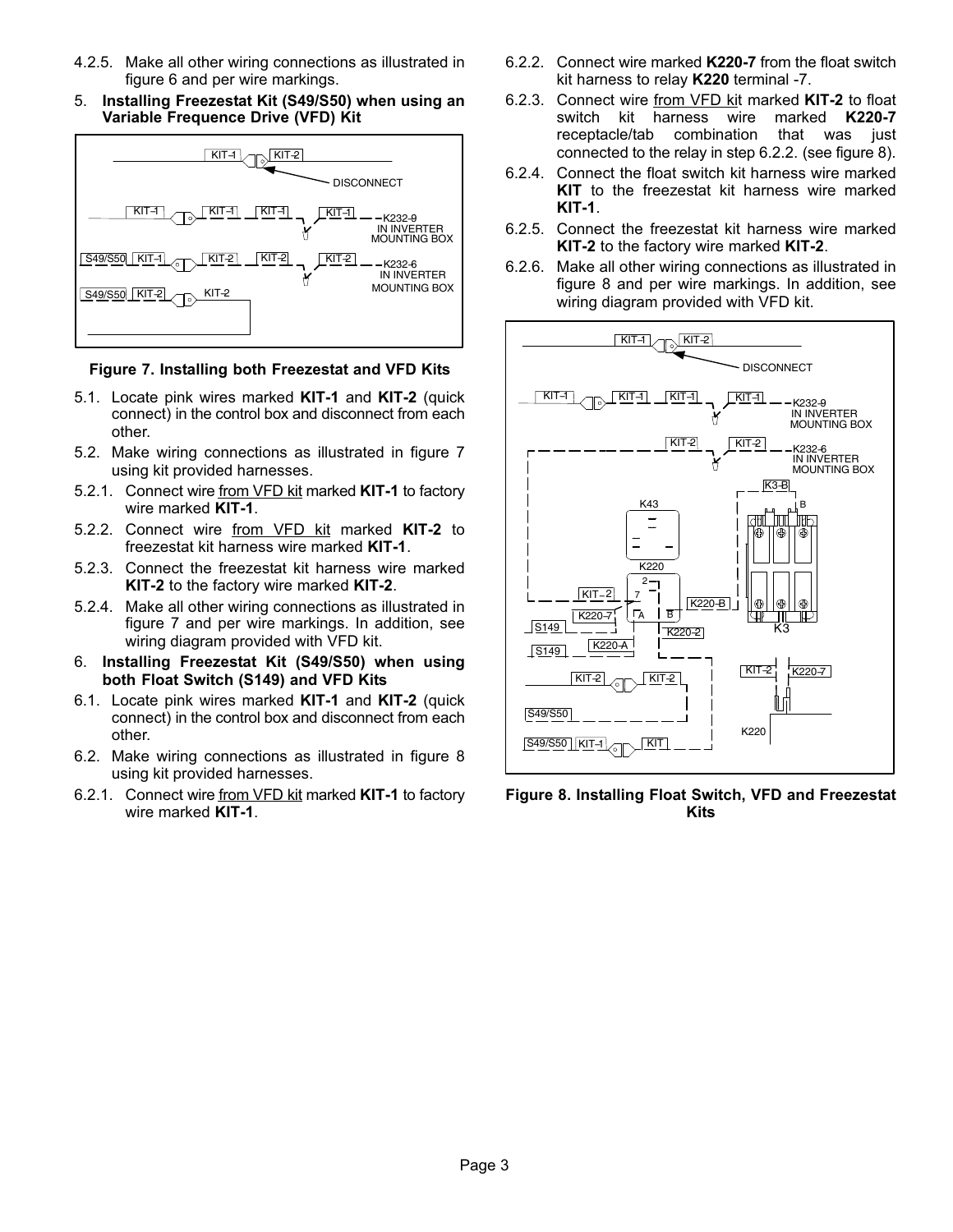### <span id="page-3-0"></span>ELECTRICAL INSTALLATION − UNITS WITHOUT TB1 24VAC TERMINAL

Older units that are not equipped with a 24VAC terminal on the TB1 terminal board require the addition of a harness in order to connect the accessory kit. In addition to the new harness a change to the 24VAC power supply wiring connection must be made. Use the following procedure and figure 9 to make the necessary changes.

1. Disconnect all power to unit.

#### 2. Add the Accessory Connection Harness

- 2.1. Remove the TB1 terminal board from the control panel and disconnect the pink wire attached to the R terminal on the rear side of the terminal board. Cut the terminal off the wire and strip wire.
- 2.2. Connect the 24VAC power supply wire coming from the outdoor unit to the pink wire marked TB1−R that was just removed using kit provided wire nut. Secure wire nut connection with electrical tape (not provided).
- 2.3. Disconnect the factory wire marked K43-5 from the K43 relay and connect to the short kit harness wire marked K43−5.
- 2.4. Connect the other short kit harness wires marked K43−5 to the K43 relay.
- 2.5. Connect the short kit harness wire marked TB1−R to the TB1 terminal board.
- 2.6. Re-attach the TB1 terminal board to the control panel.
- 2.7. Replace existing wiring diagram with kit provided diagram.
- 2.8. Refer to the procedures listed under *Electrical*<br>**Installation Units with TB1 24VAC Terminal** section, paragraphs I, 2, 3 and 4 depending on the accessories being installed to continue the installation process.



## Figure 9. Units without TB1 24VAC Terminal FREEZESTAT CONNECTIONS

1. For Single-Stage Units: Connect both pink harness wires to freezestat (S49) per labels printed on the wires.

For Dual−Stage Units: Connect one pink harness wire to each freezestat (S49 and S50) per labels printed on the wires.

2. For Single-Stage Units: Shorter blue wire is not used.

For Dual−Stage Units: Use the shorter blue wire to interconnect the freezestats per the wire labels.

- 3. Verify that the modified control circuit is in accordance with the TAA wiring diagram as illustrated in figure [11](#page-4-0) or [12](#page-5-0).
- 4. Use the wire ties included in the kit to secure installed wires away from moving parts, sharp edges and hot components.
- 5. Replace all access panels and restore power to the unit.

NOTE − When only one freezestat (S49) is required, connect both pink wires to S49. The blue wire is not used in this application.



Figure 10. Control Panel and Wiring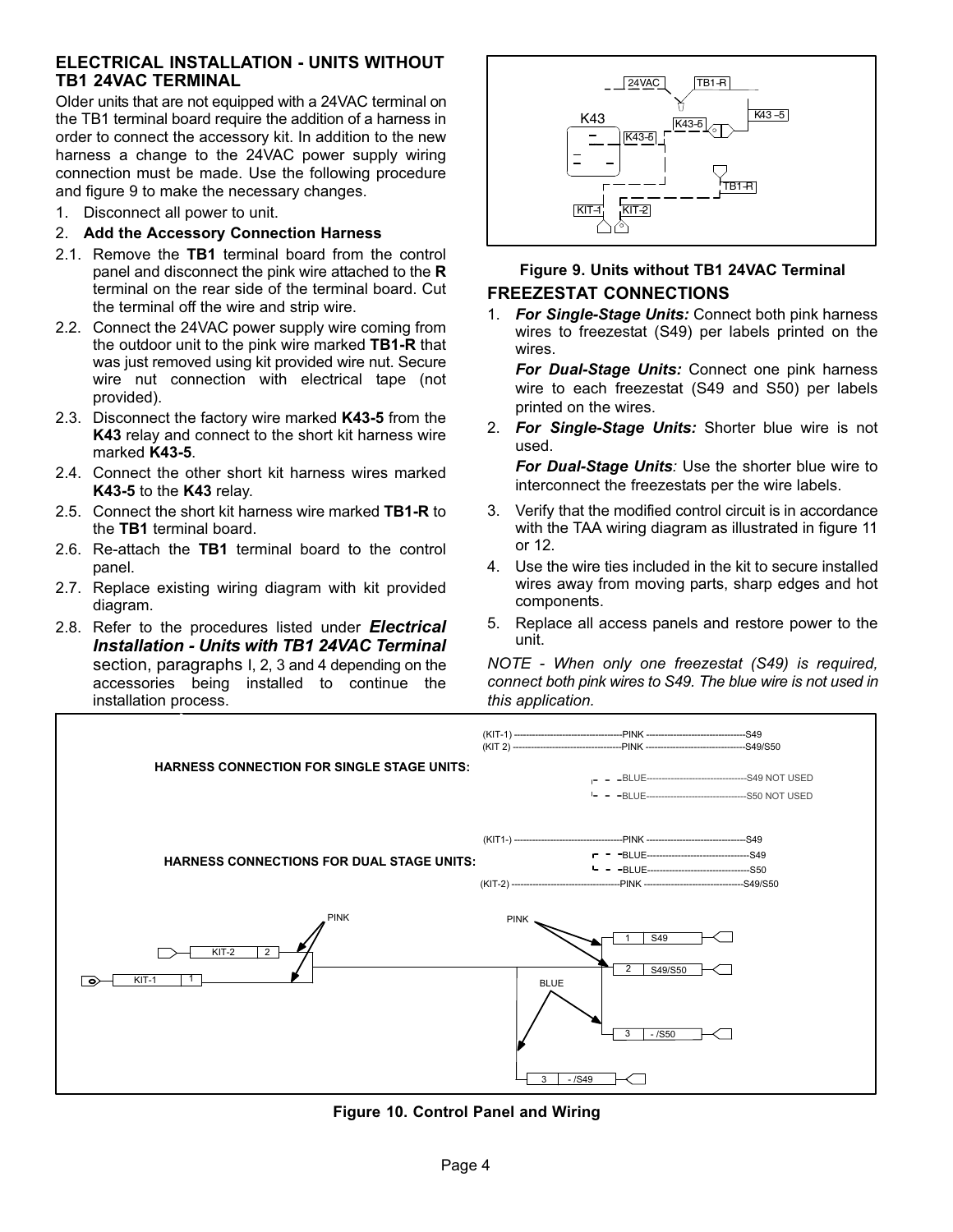<span id="page-4-0"></span>

Figure 11. Units with 24VAC Terminal on TB1